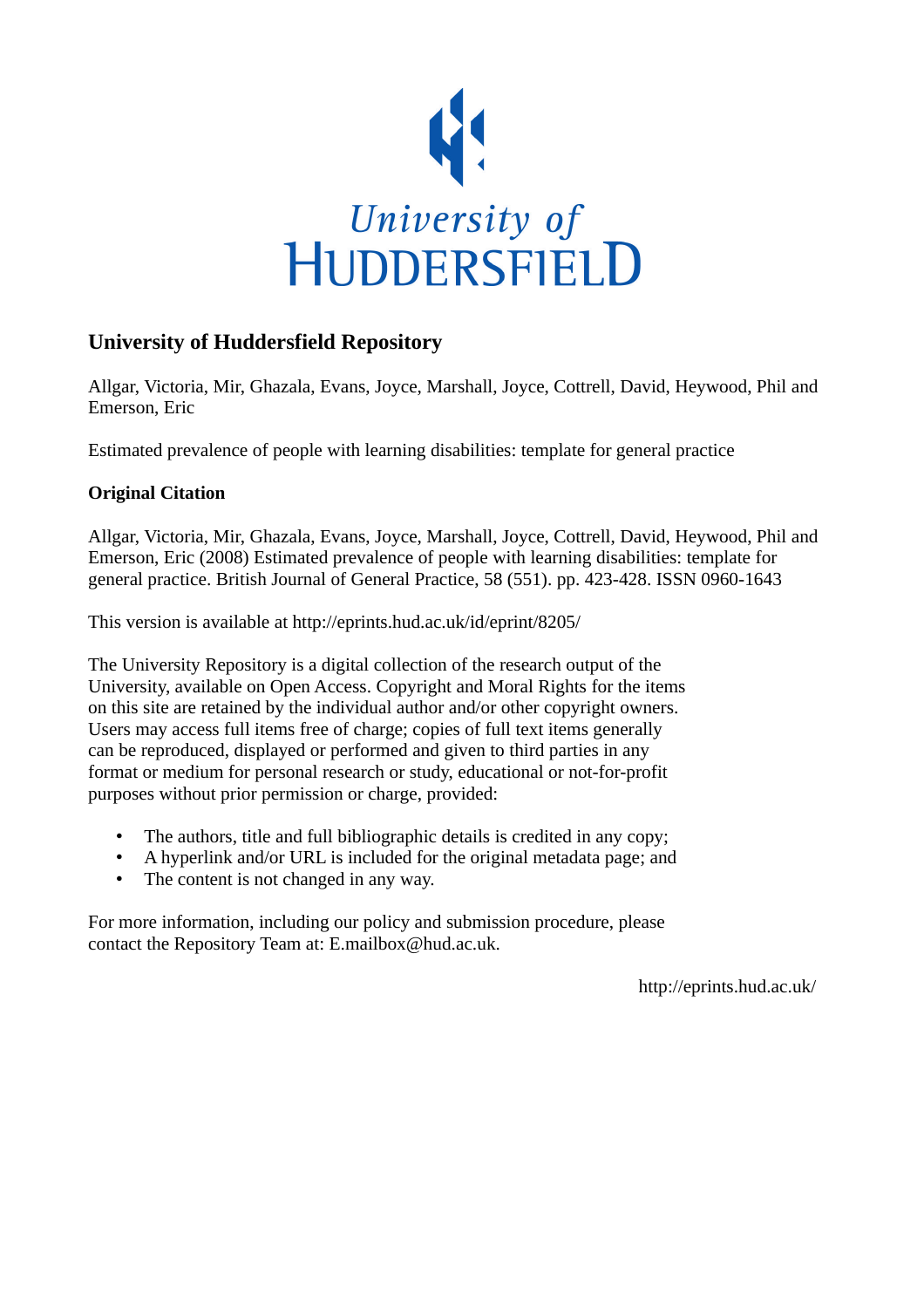# **Estimated prevalence of people with learning disabilities:**

template for general practice

*Victoria Allgar, Ghazala Mir, Joyce Evans, Joyce Marshall, David Cottrell, Phil Heywood and Eric Emerson*

### **ABSTRACT**

#### **Background**

In 2001, a white paper set out a commitment to ensure that people with a learning disability receive equal access to health services, with an expectation that general practices would have identified all people with a learning disability registered with the practice by June 2004.

#### **Aim**

To outline the development of a template to create practice-based registers of people with learning disabilities in general practice.

#### **Design of study**

The study was prospective, employing a template to identify patients in general practice with a learning disability. The study used capture–recapture methodology to estimate the prevalence of learning disability in the population.

#### **Setting**

General practices in Leeds.

#### **Method**

A template was developed that uses Read code searches of practices' electronic medical records, along with practice knowledge to identify patients who have a learning disability.

#### **Results**

The tool was piloted in 30 general practices in Leeds and validated against a city-wide database of people with learning disability. There was a wide variation between the practices in terms of how many people were identified, with the average being 0.4% of the practice population. Combined with validation from the city-wide database, this increased to 0.7%.

#### **Conclusion**

The template provides a valuable tool for general practices to begin developing a practice-based register of patients with a learning disability. This is particularly timely in view of the revised General Medical Services contract Quality and Outcomes Framework indicator, stimulating practices to produce a register of patients with learning disability. Use of a common definition for learning disability is needed to improve consistency in identification across practices.

#### **Keywords**

general practice; learning disabilities; prevalence; register.

#### **INTRODUCTION**

Research has demonstrated that people with learning disability have greater health needs and poorer health outcomes than the general population. 1,2 Despite higher rates of mortality and morbidity, they experience shortfalls in the provision of and access to health care.<sup>3,4</sup> Identification of people with learning disability in primary care is an important prerequisite to improving access and to preventative strategies such as health checks:<sup>5,6</sup> key themes in recent public health policy.<sup>7,8</sup>

In 2001 the government white paper, *Valuing People: A New Strategy For Learning For The 21st Century* set out a commitment to ensure that people in England with learning disability receive equal access to services, such as health, education, employment, and leisure. <sup>9</sup> The condition was defined as being present from childhood and involving 'a

*V Allgar, BSc (Hons), CStat, PhD, senior lecturer, Hull and York Medical School; J Marshall, SRN, RM, BSc, MPH, PhD, lecturer, Department of Health Sciences, University of York, York; D Cottrell, MA, MB, ChB, FRCPsych, professor of child and adolescent psychiatry, Academic Unit of Psychiatry and Behavioural Sciences; P Heywood, MB, ChB, FRCGP, DCH, DRCOG, Emeritus professor of primary care, University of Leeds; G Mir, PGCE, PhD, senior research fellow*, *Centre for Health and Social Care, Institute of Health Sciences, Faculty of Medicine, University of Leeds; J Evans, BA, MA (Hons), SRN, DN, research assistant, Rothwell Health Centre, Leeds. E Emerson, BSc (Hons), MSc, PhD, professor of disability and health research, Institute for Health Research, Lancaster University, Lancaster.*

#### **Address for correspondence**

Dr Ghazala Mir, Centre for Health and Social Care, Institute of Health Sciences, Charles Thackrah Building, University of Leeds, 101 Clarendon Road, Leeds LS2 9LJ. E-mail: G.Mir@leeds.ac.uk

**Submitted:** 10 September 2007; **Editor's response:**

9 November 2007; **final acceptance:** 15 January 2008.

*©British Journal of General Practice* 2008; **58:** 423–428*.*

DOI: 10.3399/bjgp08X299272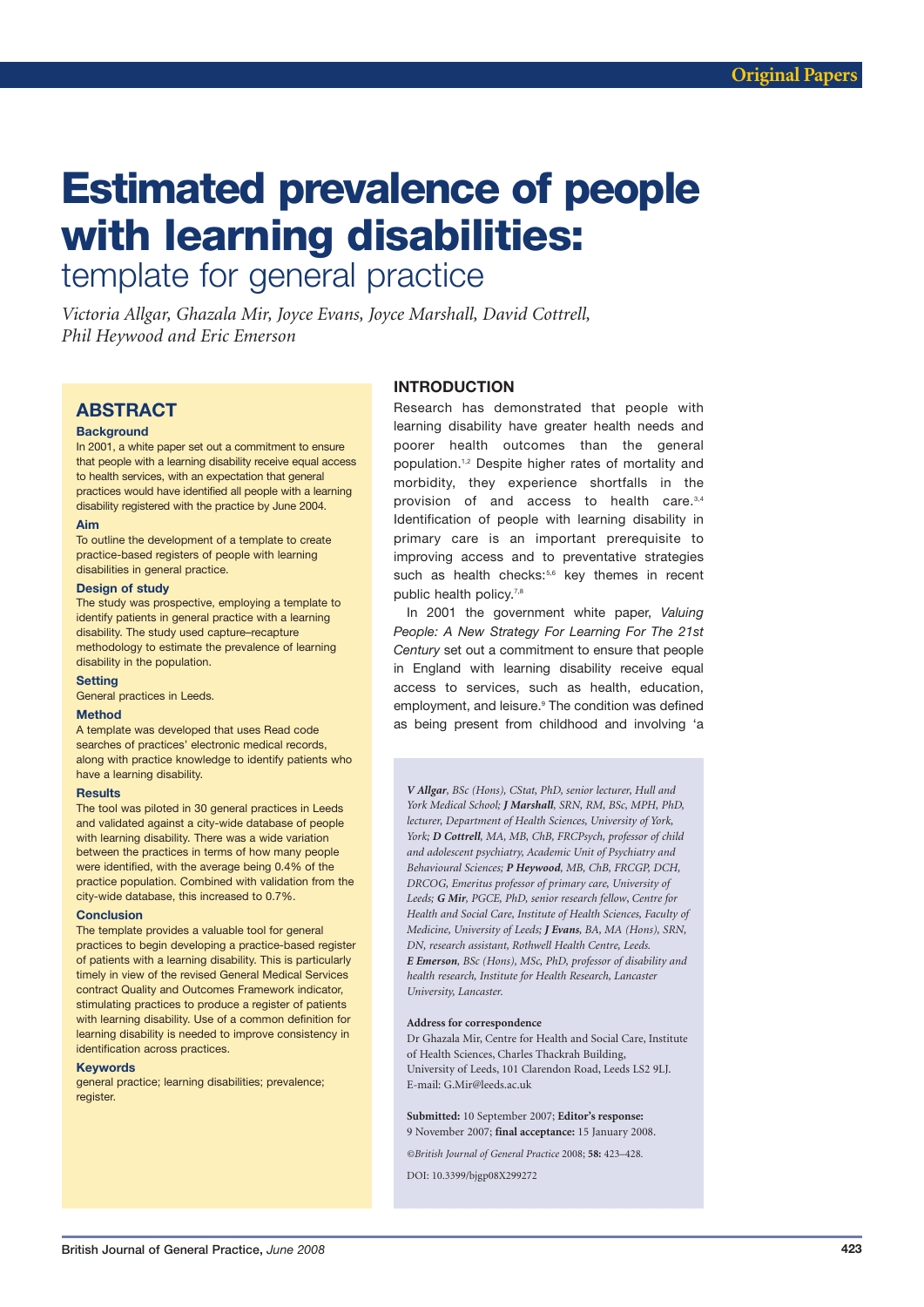# *How this fits in*

People with a learning disability have greater heath needs and poorer health outcomes than the general population, and have been specifically targeted in public health policy. Estimates of the prevalence of learning disabilities vary substantially, and range from 0.23% to 3.0%, depending on the definition of learning disability and data sources used. In 2001, a white paper set out a commitment to ensure that people with learning disability receive equal access to health services with an expectation that general practices would have identified all people with a learning disability registered with the practice by June 2004. This paper outlines the development of a template which is a valuable tool for general practices to begin developing a practice-based register of patients with learning disability.

> significantly reduced ability to understand new or complex information and a reduced capacity to cope independently'. In practice the term is used synonymously with the International Classification of Diseases' (ICD-10) classification of 'mental retardation', and includes both a heterogeneous group of specific conditions that result in general intellectual impairments (for example, Down's syndrome) and the extreme lower range of the normal distribution in intellectual functioning. <sup>10</sup> This definition is not universally accepted, and the term covers a heterogeneous group. 11

> The need for improved data collection was observed in the white paper goal that: 'all general practices, with support from the health facilitator and in partnership with specialist learning disability services, will have identified all people with a learning disability registered with the practice by June 2004'.<sup>9</sup> A health facilitator was defined as a member of the local community learning disability team.

> The Department of Health has made a commitment to reviewing implementation of health checks for people with learning disability. <sup>8</sup> The Equality and Human Rights Commission (formerly the Disability Rights Commission) has also recommended that practices establish registers to meet their legal responsibilities of working towards equal outcomes for people with disability.<sup>4,12</sup>

> The Institute of Health Sciences at Leeds University was commissioned by the Department of Health to evaluate the impact of government health targets on the healthcare experience of people with learning disability. Part of this study involved the creation of a Leeds-wide database of people with a learning disability, drawing on the knowledge of health, community care, and voluntary organisations.

> The need for an identification tool became apparent early in the research process. This study describes the development of a template for identification of people with learning disability in general practice. It investigates how general

practices could use electronic medical records to identify patients with learning disability, and to produce a register from this information. This study also highlights issues relevant to estimating prevalence of this population that were highlighted during development and validation of the template.

#### **METHOD**

#### *Development of the template*

Five GP practices were asked to identify patients with learning disability; no further guidance was given other than to consider patients living in group homes, or hostels for people with learning disability. A variable response highlighted several problems with data collection and quality, both generally and more specifically relating to learning disability: not all practices could identify all their patients. Transfer from paper to electronic records and summarising or coding data varied greatly between practices, and no standard definition of learning disability had been used. These factors influenced the development of the template, reinforcing the need for a multitargeted approach to identifying patients with learning disability, and a consistent definition of learning disability.

A list of codes from the problem page of electronic records of those patients identified as having learning disability was supplemented by advice and information about coding for learning disability from the Read formulary, Department of Health, and Primary Care Information Service (PRIMIS+). The first practice had intentionally coded people with learning disability with an E3 code, retaining the original diagnoses/codes in the problem section of the patients' electronic medical record. From this it was possible to capture and categorise three broad categories of codes that were 'ascribed' to people with learning disability before the E3 was added:

- codes that relate to diagnoses;
- codes that relate to functional ability, which may be a description of a level of intelligence or of social functioning; and
- codes relating to appropriate referrals or learning disability assessment.

Although the E3 Read code was not routinely used in the remaining practices, more codes within these three categories were found by searching for codes used and identified in the previous practice, and by searching for addresses (small group homes/hostels for people with learning disability). This iterative approach resulted in a substantial number of codes that could be used in searches of practice computer systems for people with learning disability. The number was reduced by a process of identifying a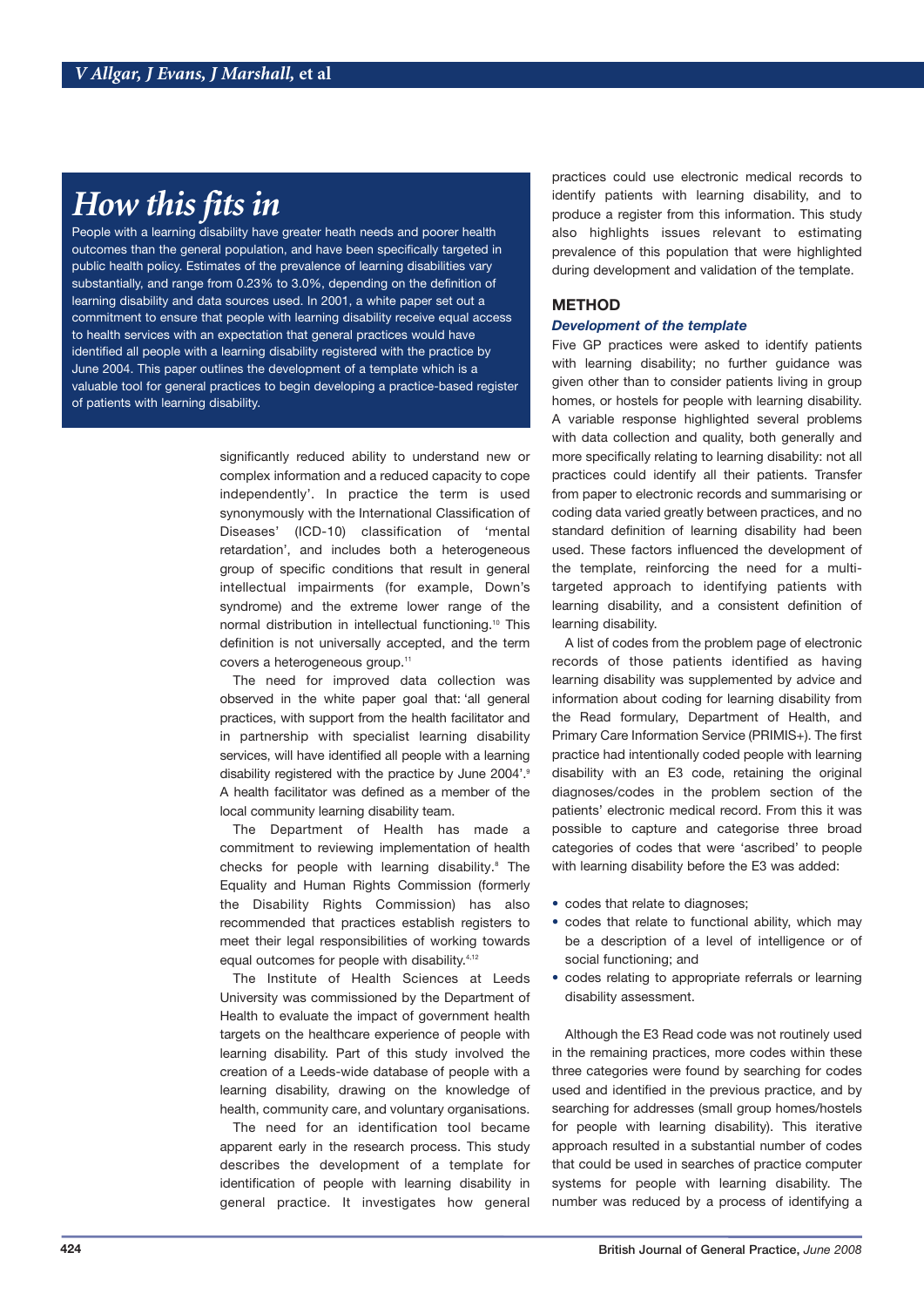#### **Table 1. Number (%) of patients identified by the Leeds-wide database and the practice template.**

|                                                               | Total patients, n (%),<br>from 17 practices that<br>applied the full version<br>of the template | Total patients, n (%),<br>from 13 practices that<br>applied the shortened<br>version of the template | Total patients,<br>$n$ (%), identified |  |  |  |  |  |  |
|---------------------------------------------------------------|-------------------------------------------------------------------------------------------------|------------------------------------------------------------------------------------------------------|----------------------------------------|--|--|--|--|--|--|
| Number of patients identified from each source                |                                                                                                 |                                                                                                      |                                        |  |  |  |  |  |  |
| Leeds-wide database                                           | 663 (73)                                                                                        | 393 (78)                                                                                             | 1056 (74)                              |  |  |  |  |  |  |
| <b>Practice template</b>                                      | 571 (62)                                                                                        | 281 (56)                                                                                             | 852 (60)                               |  |  |  |  |  |  |
| Cross reference 'Leeds-wide database' and 'practice template' |                                                                                                 |                                                                                                      |                                        |  |  |  |  |  |  |
| Leeds-wide database only                                      | 343 (38)                                                                                        | 227(45)                                                                                              | 570 (40)                               |  |  |  |  |  |  |
| Practice template only                                        | 251(27)                                                                                         | 111(22)                                                                                              | 362(25)                                |  |  |  |  |  |  |
| <b>Both lists</b>                                             | 320(35)                                                                                         | 168 (33)                                                                                             | 488 (34)                               |  |  |  |  |  |  |
| Total                                                         | 914                                                                                             | 506                                                                                                  | 1420                                   |  |  |  |  |  |  |
| Prevalence <sup>a</sup>                                       |                                                                                                 |                                                                                                      |                                        |  |  |  |  |  |  |
| Practice list size                                            | 136 700                                                                                         | 81 851                                                                                               | 218551                                 |  |  |  |  |  |  |
| Total                                                         | 900(0.66)                                                                                       | 498 (0.61)                                                                                           | 1398 (0.64)                            |  |  |  |  |  |  |
| Leeds-wide database                                           | 661 (0.48)                                                                                      | 393 (0.48)                                                                                           | 1054 (0.48)                            |  |  |  |  |  |  |
| <b>Practice template</b>                                      | 558 (0.41)                                                                                      | 273 (0.33)                                                                                           | 831 (0.38)                             |  |  |  |  |  |  |
|                                                               |                                                                                                 |                                                                                                      |                                        |  |  |  |  |  |  |

<sup>a</sup>Practice list size missing for two practices, so these patients have been excluded from the counts: Leeds-wide database (n = 2 *patients), and the practice template (n = 21 patients).*

#### higher code where possible.

The three categories of codes included many clinical terms that did not necessarily indicate a learning disability. A balance had to be struck between including all those codes that might be associated with learning disability, with the concurrent resources required to verify the list, against leaving out codes and the risk of 'missing' some patients with learning disability. A balance was struck between including syndromes that do not necessarily cause learning disability, yet are syndromes with a prevalence of at least 1 in 15 000, and excluding rarer conditions that have a definite association with learning disability. Disorders specifically listed in a pilot guide to health facilitation for GP practices, created by a local primary care trust (PCT), were also included in the template.

Subsequent piloting also highlighted codes where the numbers of possible patients identified were so high that verification would have been too time consuming. For example, codes that relate to difficulties, problems, or general delays in respect of learning ability, behaviour, specific, and general development can include many people who do not have learning disability. E2F (Specific delays in development), and ZV2[V] (Encounter due to reproduction and development problems) were omitted from the template for this reason. Due to the sometimes preferred terminology of 'learning difficulty', the code 13Z4E was retained, despite the potential for including many patients who do not have learning disability. The code for learning disability, Eu81z-1, was omitted because some computer systems can only search on the higher code Eu81z ([X] Developmental disorder of scholastic skills unspecified), which is not learning-disability

specific. A similar problem emerged with the use of the code for global delay E2F5-1, hence its exclusion despite widespread use in past medical records.

The final template (Appendix 1) includes:

- the white paper definition of learning disability;<sup>9</sup>
- a list of codes that give a definite indication of a learning disability, for example, E3% (Mental retardation), PJ0% (Down's syndrome), 9HB% (Learning disabilities administration status);
- a list of codes that give` a possible indication of a learning disability and need to be verified by the patients' GP, for example, 13Z4E (Learning difficulties), Eu845 ([X] Asperger's syndrome), 1J9 (Suspected autism), F23% (Congenital cerebral palsy);
- patients who live in a group home specifically for people with learning disability, identified by searching by group home address; and
- recollection from memory by GPs of patients with learning disability that may be known to the practice.

#### *Validation of the template*

All 120 practices across the city, from the five PCTs were asked to apply the template to their practice population. Table 1 shows the number of patients identified using the full and shortened version of the template. In total 30 (25%) practices replied: 17 practices applied the full template as detailed in Appendix 2. The remaining 13 applied the shortened version of the template, which included only the codes that give a definite indication of a learning disability. This was because this version was easy to run off their computer systems and did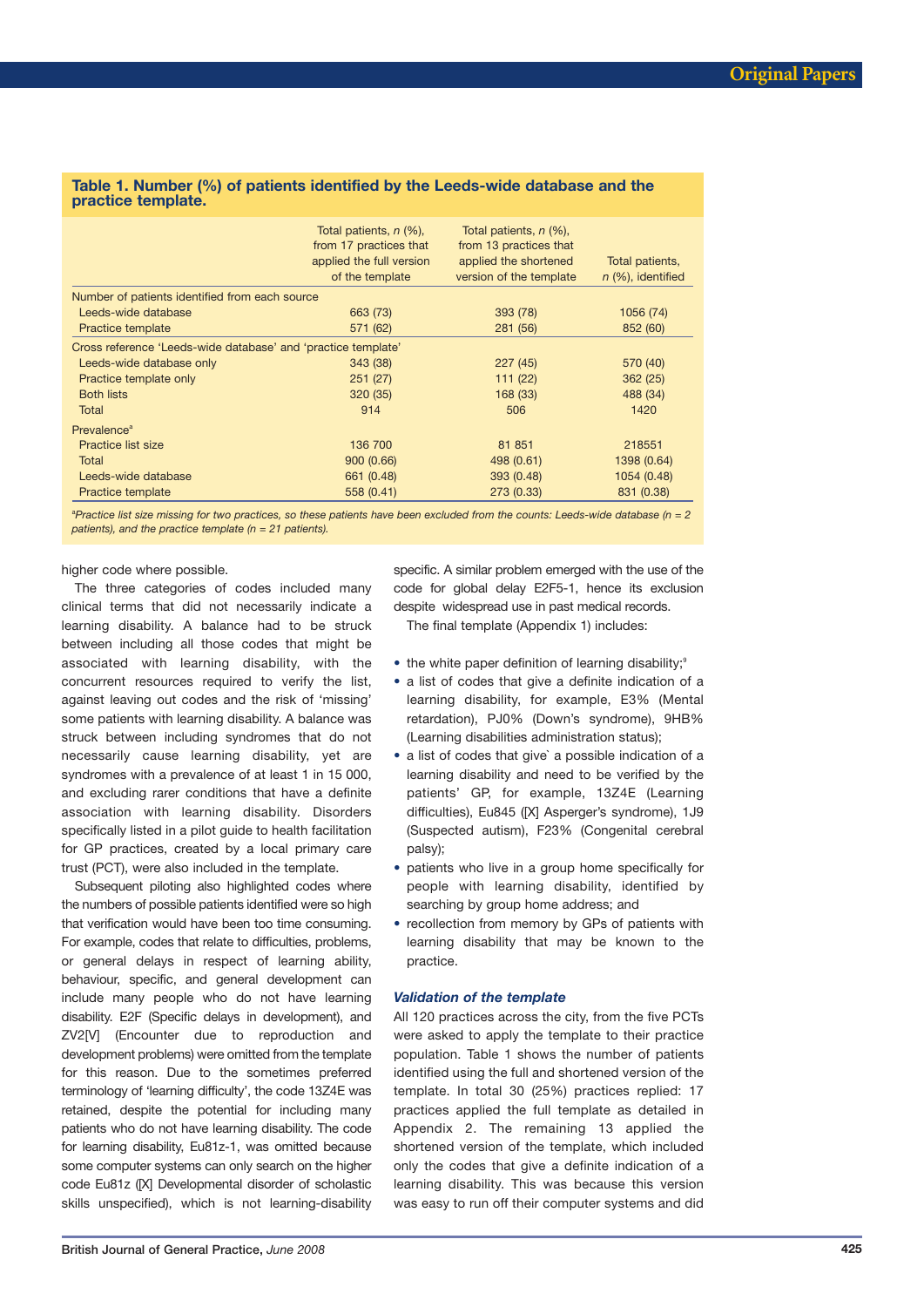not need validation by the practice required for 'possible codes'.

As part of the wider study, a Leeds-wide database of people with learning disability was developed by obtaining details of people with learning disability from social services, PCT-led services (such as therapy services and dietetics), education, the mental health trust, and voluntary sector organisations. The West Yorkshire Central Services Agency computer system was searched for each person on the database, to establish their registration with a GP. This provided a validation of the GP template list.

#### **RESULTS**

A total of 1420 patients were identified as having learning disability from the 30 practices (Table 1). Of these, 60% were identified by the practice template, with variations between practices ranging from 11% to 100%. The Leeds-wide database identified 74% of the total number identified, with variations between practices of 0% to 97%.

One-quarter of patients were identified by the practice alone, one-third by both lists, and 40% (*n* = 570) by the Leeds-wide database alone (Figure 1). There was no significant difference between practices that applied the full template, and those that applied the short template.

A total of 852 patients were identified using the template. Of these, 488 (57%) were also identified on the Leeds-wide database. There were variations between practices ranging from 0% to 100%. For the practices that applied the full template, the average proportion was 46%, compared to 57% for those who applied the short template. This was not a significant difference  $(t(28) = 2.05, P = 0.334)$ .

On the Leeds-wide database, 4589 patients were identified and 1056 (23%) were identified as being registered with one of the 30 practices. Of these, 46% were also identified by the practices. There were variations between practices ranging from 0% to 100%. For the practices that applied the full template, the average proportion was 41%,



compared to 34% for those who applied the short template. This was not a significant difference (*t*(28)  $= 2.05, P = 0.357$ .

#### *Estimate of prevalence*

As shown in Table 1, the proportion of the practice population identified by the template alone was 0.38%. This varied between practices from 0.3% to 1.0%. When combined with those patients identified from the Leeds-wide register, the proportion of the practice population increased to 0.64%.

Capture–recapture techniques can be used to estimate prevalence and completeness of registers.<sup>11,12</sup> This technique, originally developed to estimate the size of animal populations, enables a defined population to be estimated by using two or more sources of cases. The number of individuals in each sample, and those common to both, are used to estimate the total population assuming that the two sources are independent of each other.<sup>13,14</sup>

Capture–recapture analysis gave an estimated total population size of 1843 (95% confidence interval  $|C| = 1765$  to 1921), with an estimated 423 missed by both sources (Appendix 3). <sup>15</sup> This represents a prevalence of learning disability of 0.84% of the total practice populations (95% CI = 0.81% to 0.88%).

Capture–recapture analysis was also undertaken for each individual practice. The estimated prevalence varied between practices from 0.2% to 3.7%. For practices that applied the full template, the average prevalence rate for learning disability was 1.14%, compared to 0.83% for those that applied the short template. This was not a significant difference  $(t(28) = 2.05, P = 0.245)$ .

#### **DISCUSSION**

#### *Summary of main findings*

The paper has outlined the process and validation of a template for identifying patients in general practice who have a learning disability. The template provides a practice-sourced list of people with a possible diagnosis of learning disability. It is a tool that can be used by non-clinical staff to carry out quick and accurate searches in order to start the process of identifying patients with a learning disability.

#### *Strengths and limitations of the study*

The template cannot provide a definitive list of patients in general practice who have a learning disability. The use of the full template is likely to produce a list that includes people who do not have a learning disability, and a process of verification is required. The necessary verification of learning disability is not a quick or straightforward process; it requires GP and practice staff time and may

*Figure 1. Venn diagram of the overall number of patients identified by the Leeds-wide database and the practice template.*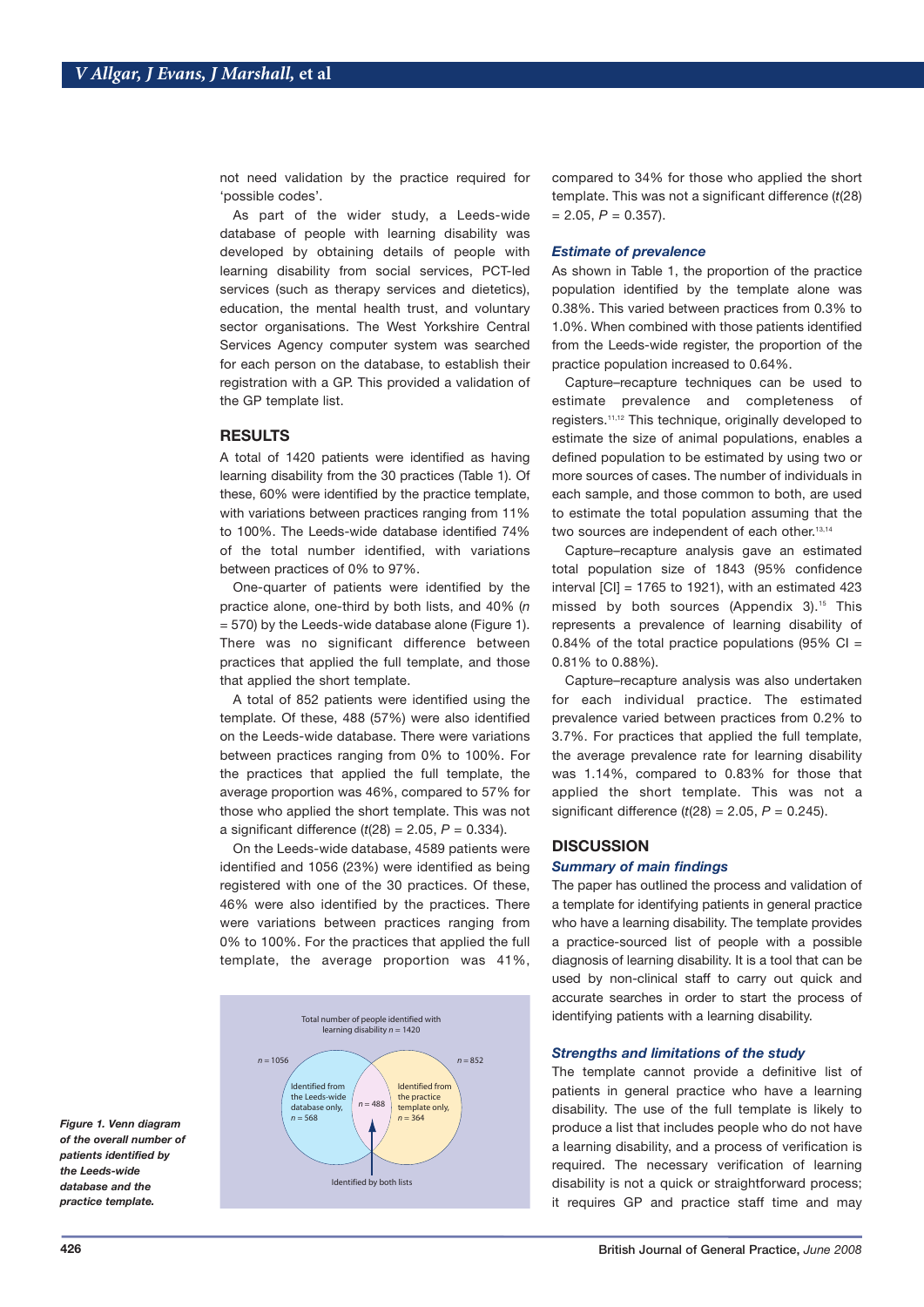involve multidisciplinary collaboration. However, there is evidence that once the process has been completed practice staff report that maintaining a register is relatively straightforward.<sup>13</sup>

Combining information from practice lists with the data from the city-wide database more than doubled the number of people identified on practice lists, and identified 1422 patients registered with one-quarter of practices. This suggests that the template will need to be combined with other sources of information to produce a more accurate list. The findings, combined with current evidence, 16,17 suggest that a combination of Read-code identification, practicebased knowledge, and the input of learning disability professionals will produce the most accurate registers.

However, cross-referencing with other data sources revealed that the template was not identifying all the people known to other organisations. There was wide variation between the practices in terms of how many people were identified, with the average being around 57%, but ranging from 0% to 100% captured. Qualitative evidence from the wider study suggests that there may be a number of reasons for this.

The definition of learning disability is likely to have varied by organisation. 14,15 Although the research team promoted the white paper definition, concerns about labelling and stigma could have affected collation of the final practice list. <sup>16</sup> Further reasons may relate to patients who have recently moved into the practice, patients who have been miscoded on the system, and the variable quality of electronic patient records in terms of completeness and accuracy of information. <sup>18</sup> In addition, patients may have been classified as having a learning disability by one of the organisations contributing to the city-wide database, but not by the GP.

The template separates the two categories of code: those that represent a definite indication of a learning disability, and codes that give a possible indication of a learning disability, but would need verification from the GP. An initial register based on those codes that indicate a definite learning disability will be relatively quick to verify. In the revised General Medical Services contract (GMS),<sup>10</sup> the Quality and Outcomes Framework (QOF) indicator stimulates practices to produce a register of patients with learning disability (4 points). However, this does not appear to require validation of the completeness of the practice register; practices that only use the shorter template to develop a practice register will get the same QOF points as practices that strive for more accurate information. This raises the question of how to assess the completeness of the register.

Coding of learning disability may be based on information contained in a patient's medical records from many years ago. Usually there will be no indication in the summarised computer record of the source of this information or the definition of learning disability used. Nor is there any way of knowing from the primary care information systems if the identification has been verified recently using the white paper criteria for learning disability.<sup>9</sup>

It is important that once GP practices have started the process of developing a register, an agreed, consistent code for learning disability is used. The lengthy process of identifying people in the practice population with a learning disability through the use of the template and professionals' assessment should be a one-off exercise with subsequent additions to practice lists assessed during registration of new patients. It may be deemed good practice to include the source of the assessment of learning disability in the patient's electronic patient record.

There are ethical considerations surrounding patient knowledge and agreement to inclusion on a register of patients with learning disability. In some cases, patients may never have been aware of being labelled. Conditions with clear diagnostic features, such as diabetes, have higher-quality recording than conditions with more subjective criteria. <sup>19</sup> Collaborative working with learning disability services and organisations representing people with learning disability may be one way of addressing this barrier.

#### *Comparison with existing literature*

Whitaker's review of prevalence studies notes wide variations in estimated prevalence related to the definition of learning disability and data sources used. <sup>17</sup> Where data are taken only from existing users of learning disability services, studies report between 0.23% and 0.29% of the population are registered as having a learning disability. Where the dual criteria of intellectual and adaptive functioning are adopted  $-$  as in the white paper  $-$  the best evidence suggests prevalence is likely to be around 2% of the population — with 0.46% known to learning disability services. <sup>20</sup> Using IQ tests alone brings prevalence rates closer to 2.5%. 17 Confusingly, the white paper quotes this higher prevalence rate alongside the dual criteria definition. 9

The template identified 0.38% of the population of patients at 25% of Leeds practices. The population of Leeds, the fieldwork area, is estimated at 715 404. <sup>21</sup> Based on estimated prevalence of 2%, the total expected population of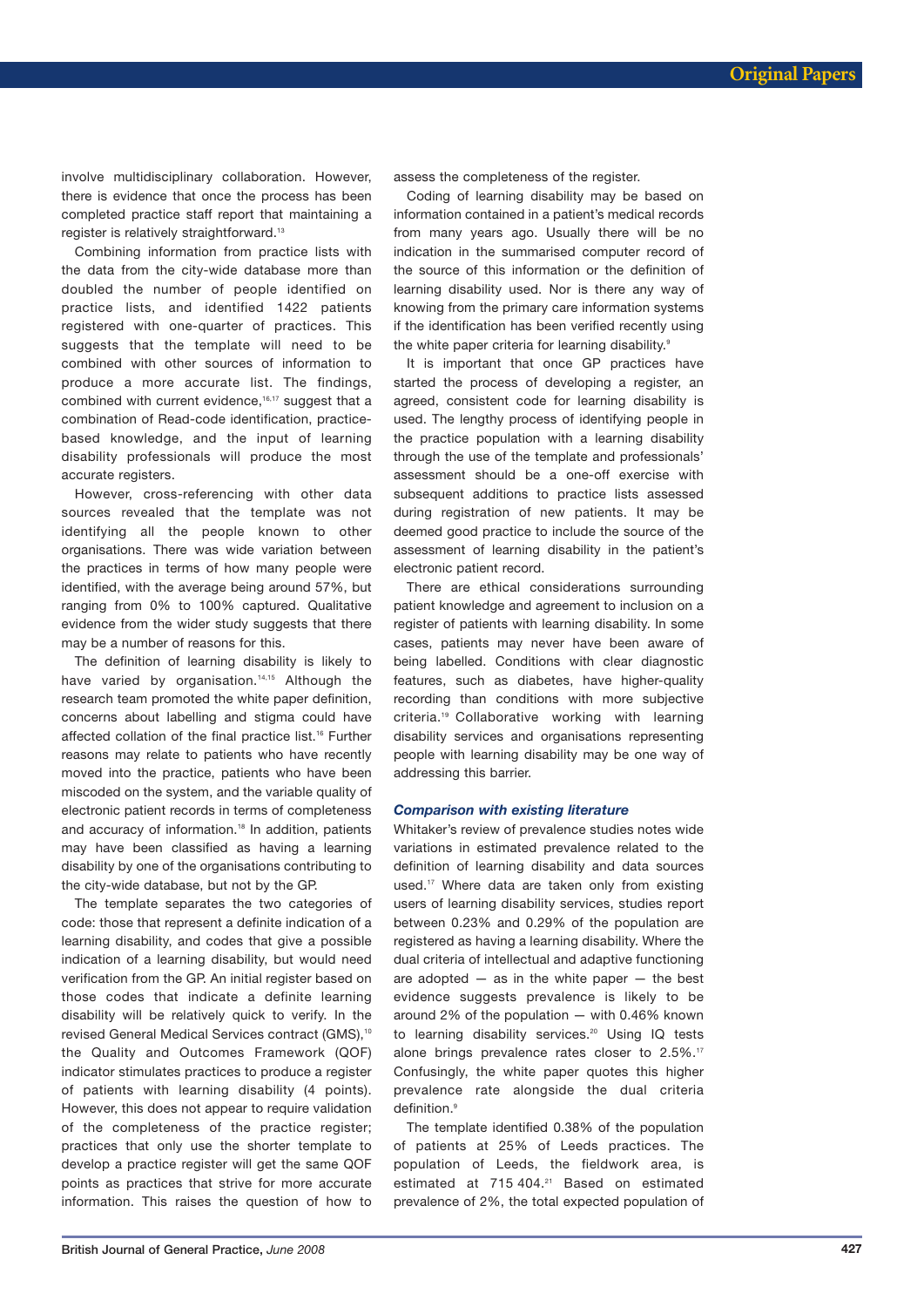people with learning disability in Leeds is 14 300. If applied across Leeds it would be reasonable to expect to identify approximately 3400 patients with learning disability. This is 24% of the expected population. Elsewhere, the success of tools used to identify people with learning disability has been as low as 0.1% of the expected population,<sup>22</sup> and 0.001%, <sup>13</sup> although in the latter study there was considerable variation between practices.

#### *Implications for future research and clinical practice*

There is no nationally recognised code for learning disability for use in general practice. The Department of Health has recommended the use of E3 to code learning disability, while recognising at the same time a widespread reluctance to use a code for 'mental retardation', as it is an out-of-date term that is not accepted by many people with learning disability. It has advised those who want to use a consistent code, but who do not wish to use E3, to come to a local agreement with PRIMIS+, to enable local auditing of access to health care. <sup>23</sup> The NHS Centre for Coding and Classification advises that Eu codes are used in preference to E3 codes. In ICD-10, mental retardation and learning disability are classified as separate entities: E3 and 9HB respectively. A proposal to relax the meaning of learning disability was rejected.

The template provides a valuable tool for general practices to develop a practice-based register of patients with a learning disability, and appears to identify more people with learning disability than methods currently being used elsewhere. 13,17 This is particularly timely in view of the revised GMS contract and QOF indicator stimulating practices to produce a register of patients with learning disability. Although not a solution to the health inequalities experienced by people with learning disability, such identification is an important first step to planning and providing appropriate health care as envisaged in the white paper.

#### **Funding body**

Department of Health, Policy Research Programme (learning Disability Research Initiative): 'Health Facilitation and Learning Disability: Evaluating the role of health facilitators'

#### **Ethical approval**

Ethics approval was given by REC: Harrogate, (04/Q1107/1) **Competing interests**

The authors have stated that there are none

#### **Discuss this article**

Contribute and read comments about this article on the Discussion Forum: http://www.rcgp.org.uk/bjgp-discuss

#### **REFERENCES**

- 1. Krahn GL, Hammond L, Turner A. A cascade of disparities: health and health care access for people with intellectual disabilities. *Ment Retard Dev Disabil Res Rev* 2006; **12(1):** 70–82.
- 2. Ouellette-Kuntz H. Understanding health disparities and inequities faced by individuals with intellectual disabilities. *J Appl Res Intellect Disabil* 2005; **18(2):** 113–121.
- 3. Sutherland G, Couch MA, Iacono T. Health issues for adults with developmental disability. *Res Dev Disabil* 2002; **23(6):** 422–445.
- 4. Disability Rights Commission. *Equal treatment: closing the gap*. London: Disability Rights Commission, 2006.
- 5. Lindsay P, Burgess D. Care of patients with intellectual or learning disability. *Br J Gen Pract* 2006; **56(523):** 84–86.
- 6. Baxter H, Lowe K, Houston H,*et al*. Previously unidentified morbidity in patients with intellectual disability. *Br J Gen Pract* 2006; **56(523):** 93–98.
- 7. Department of Health. *Choosing health.* London: The Stationery Office, 2004.
- 8. Department of Health. *Our health, our care, our say*. London: The Stationery Office, 2006.
- 9. Department of Health. *Valuing people: a new strategy for learning for the 21st century*. London: The Stationery Office, 2001.
- 10. Einfeld S, Emerson E. Intellectual disabilities. In: Rutter M, Bishop D, D Pine D, *et al* (eds). *Rutter's child and adolescent psychiatry.* 5th edn. Oxford: Blackwell, 819–839.
- 11. Prasher V. Epidemiology of learning disability and comorbid conditions. *Psychiatry* 2003; **5(9):** 302–305.
- 12. NHS Employers and General Practitioners Committee. Revisions to the NHS contract: 2006/7: delivering investment in general practice. www.nhsemployers.org http://www.bma.org.uk/ap.nsf/Content/revisionnGMSFeb20062 (accessed 27 Mar 2008).
- 13. Alborz A. T*he role of health checks in improving access to mainstream NHS healthcare services for people with learning disabilities.* London: National Primary Care Research and Development Centre, 2005.
- 14. Mir G, Allgar V. Cottrell D,*et al*. *Health facilitation and learning disability*. Leeds: Centre for Health and Social Care, University of Leeds, 2007.
- 15. Mir G. Meeting valuing people health targets. *Br J Learn Disabil* 2007; **35(2):** 75–83.
- 16. Linehan C, Walsh PN, Van Schrojenstein H, et al. POMONA: health indicators for people with intellectual disability in the member states. Maastricht, 2006. http://www.pomonaproject.org/1\_people\_member\_states.pdf (accessed 21 Jan 2008).
- 17. Whitaker S. Hidden learning disability. *Br J Learn Disabil* 2004; **32(3):** 139–143.
- 18. Hassey A. Gerrett D. Wilson A. A survey of validity and utility of electronic patient records in a general practice. *BMJ* 2001; **322(7299):** 1401–1405.
- 19. Jordan K, Porcheret M, Croft P. Quality of morbidity coding in general practice computerized medical records: a systematic review. *Fam Pract* 2004; **21(4):** 396–412.
- 20. Emerson E, Hatton C. *Estimating the current need/demand for supports for people with learning disabilities in England.* Lancaster: Institute for Health Research, Lancaster University, 2004.
- 21. The 2001 Census in England and Wales. London: Office for National Statistics, 2001. http://www.statistics.gov.uk/census2001/ census2001.asp (accessed 21 Jan 2008).
- 22. Westminster PCT. *A framework to address the health inequalities of people with learning disabilities in Westminster*. London: Westminster PCT, 2006.
- 23. Valuing People Support Team. Update on Read Codes. UK: Care Services Improvement Partnership. http://valuingpeople.gov.uk/ dynamic/valuingpeople144.jsp (accessed 21 Jan 2008).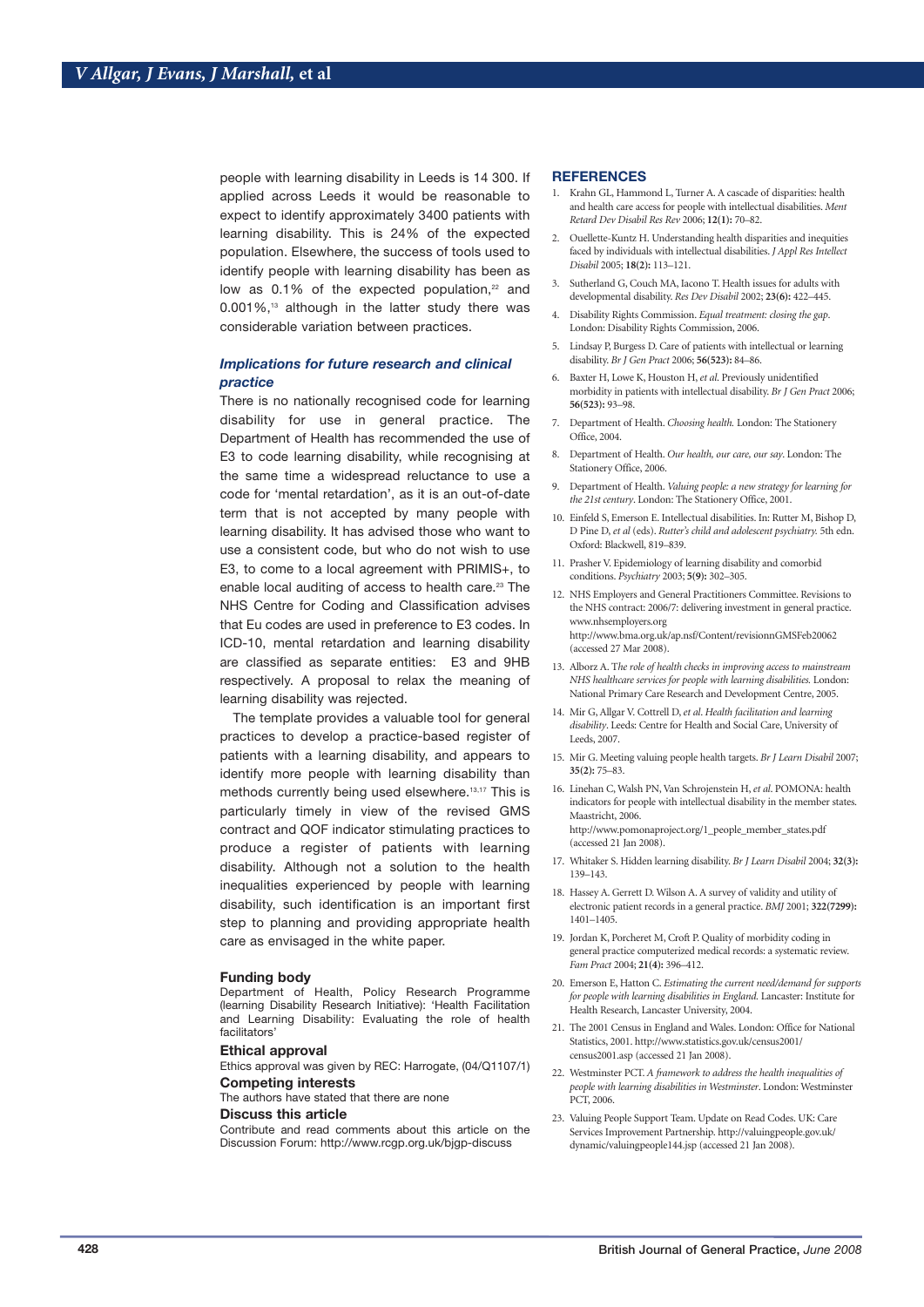#### **Appendix 1. Template for identifying patients with a learning disability in primary care: practice-based registers.**

The definition of learning disability used is: 'A person with learning disabilities has a significantly reduced ability to understand new or complex information and a reduced capacity to cope independently. This condition is present from childhood and has a lasting effect on development.<sup>15</sup>

|                   | Read codes that give a definite indication of learning disability                                             |                  |                                       |  |  |
|-------------------|---------------------------------------------------------------------------------------------------------------|------------------|---------------------------------------|--|--|
| E3%               | Mental retardation                                                                                            | Eu7%             | [X] Mental retardation                |  |  |
| 6664              | Mental handicap problem                                                                                       | <b>PJ0%</b>      | Down's syndrome - trisomy 21          |  |  |
| PJyy2             | Fragile X chromosome                                                                                          | Eu842            | [X] Rett's syndrome                   |  |  |
| <b>PKy93</b>      | Prader-Willi syndrome                                                                                         | <b>PKy80</b>     | Noonan's syndrome                     |  |  |
| 9HB%              | Learning disabilities administration status                                                                   |                  |                                       |  |  |
|                   | Read codes that give a possible indication of learning disability AND need to be verified by the patients' GP |                  |                                       |  |  |
| Eu8 <sub>Iz</sub> | [X] Developmental disorder of scholastic skills unspecified                                                   | 13Z4E            | Learning difficulties                 |  |  |
| <b>PJ7%</b>       | Klinefelter's syndrome                                                                                        | F23%             | Congenital cerebral palsy             |  |  |
| F1370             | Athetoid cerebral palsy                                                                                       | Eu845            | [X] Asperger's syndrome               |  |  |
| PK <sub>5</sub>   | Tuberous sclerosis                                                                                            | <b>PK61</b>      | Sturge-Weber syndrome                 |  |  |
| <b>B927</b>       | Neurofibromatosis - Von Recklinghausen's disease                                                              | BBe1%            | [M] Neurofibromatosis NOS             |  |  |
| E140%             | Infantile autism                                                                                              | Eu84%            | [X] Pervasive developmental disorders |  |  |
| 1J9               | Suspected autism                                                                                              | C <sub>301</sub> | Phenylketonuria                       |  |  |
| PKy0%             | Multiple system congenital anomalies                                                                          | <b>E2F2</b>      | Other specific learning difficulty    |  |  |
| ZV400             | M Problems with learning                                                                                      | 13Z <sub>3</sub> | Low IQ                                |  |  |
| 8HHP              | Referral to learning disability team                                                                          |                  |                                       |  |  |

Group home: patients who live in a group home specifically for people with a learning disability, identified by searching by group home address. GP identification: In the pilot study, GPs identified some patients who were not found using the above Read code searches OR group home address searches. *Please include any additional patients with a learning disability that may be known to the practice. 0 = zero. % = include all sub-codes.*

© The University of Leeds 2008. This work can be used free of charge and for any purpose subject to: (1) Acknowledgement of the authors of this article. (2) To the full extent allowed under English law, neither the University nor the authors accept any liability arising from your use of the work.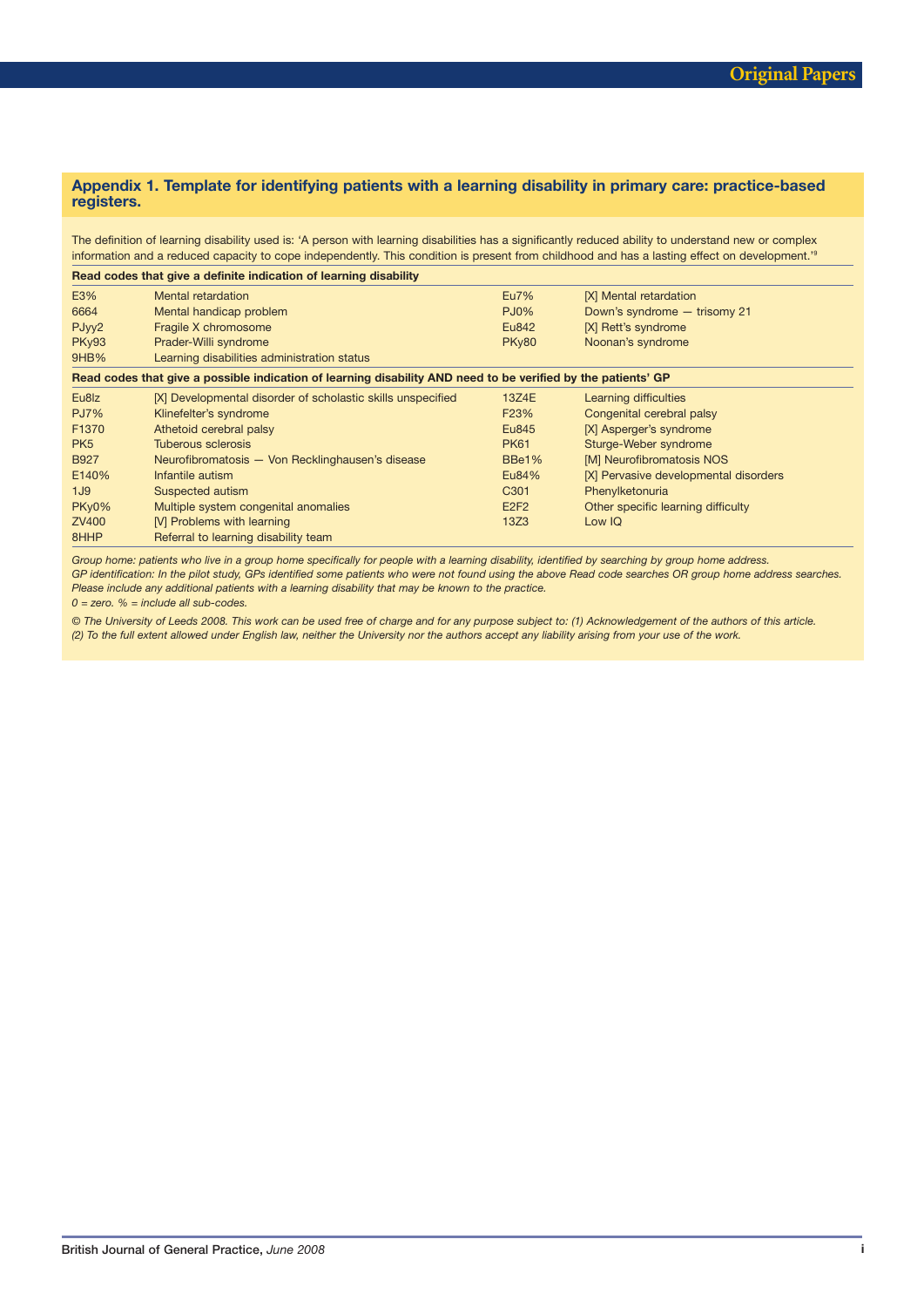# **Appendix 2. Number of patients identified by template.**

|                 |                                            |                        |                      |                                    |                  | Cross reference Leeds-wide<br>database and practice template |                                |                                       | Practice list size      |                                                    |                          |
|-----------------|--------------------------------------------|------------------------|----------------------|------------------------------------|------------------|--------------------------------------------------------------|--------------------------------|---------------------------------------|-------------------------|----------------------------------------------------|--------------------------|
| Practice        | Type of<br>practice<br>template<br>applied | Leeds-wide<br>database | Practice<br>template | <b>Total</b><br>from<br>both lists | Practice<br>only | <b>Both lists</b>                                            | Leeds-wide<br>database<br>only | <b>Total</b><br>practice<br>list size | <b>Template</b><br>list | Leeds-wide<br>by practice by practice<br>list size | List<br>size             |
|                 |                                            | n(%)                   | n(%)                 | $\sqrt{n}$                         | n(%)             | n(%)                                                         | n(%)                           | $\sqrt{n}$                            | %                       | %                                                  | %                        |
| P <sub>1</sub>  | Long                                       | 79 (62)                | 75 (59)              | 128                                | 49 (37)          | 26 (20)                                                      | 53 (43)                        | 13435                                 | 0.95                    | 0.56                                               | 0.59                     |
| P <sub>2</sub>  | Long                                       | 20 (56)                | 20 (56)              | 36                                 | 16 (42)          | 4(11)                                                        | 16(47)                         | 5053                                  | 0.71                    | 0.40                                               | 0.40                     |
| P <sub>3</sub>  | Long                                       | 48 (80)                | 31 (52)              | 60                                 | 12(20)           | 19 (32)                                                      | 29 (48)                        | 9562                                  | 0.63                    | 0.32                                               | 0.50                     |
| P <sub>4</sub>  | Long                                       | 74 (78)                | 48 (51)              | 95                                 | 21 (22)          | 27 (28)                                                      | 47 (49)                        | 12212                                 | 0.78                    | 0.39                                               | 0.61                     |
| P <sub>5</sub>  | Long                                       | 140 (83)               | 122 (72)             | 169                                | 29 (17)          | 93 (55)                                                      | 47 (28)                        | 22277                                 | 0.76                    | 0.55                                               | 0.63                     |
| P <sub>6</sub>  | Long                                       | 14 (52)                | 19 (70)              | 27                                 | 13 (44)          | 6(22)                                                        | 8 (33)                         | 6703                                  | 0.40                    | 0.28                                               | 0.21                     |
| P7              | Long                                       | 75 (86)                | 47 (54)              | 86                                 | 11(14)           | 36 (41)                                                      | 39(45)                         | 15957                                 | 0.55                    | 0.29                                               | 0.47                     |
| P <sub>8</sub>  | Long                                       | 20 (44)                | 32 (71)              | 45                                 | 25 (53)          | 7(16)                                                        | 13(31)                         | 11711                                 | 0.38                    | 0.27                                               | 0.17                     |
| P <sub>9</sub>  | Long                                       | 39 (95)                | 33 (80)              | 41                                 | 2(2)             | 31 (76)                                                      | 8(22)                          | 3277                                  | 1.25                    | 1.01                                               | 1.19                     |
| P <sub>10</sub> | Long                                       | 18 (69)                | 17 (65)              | 26                                 | 8(31)            | 9(35)                                                        | 9(35)                          | 6691                                  | 0.39                    | 0.25                                               | 0.27                     |
| P11             | Long                                       | 47 (90)                | 45 (87)              | 52                                 | 5(8)             | 40 (77)                                                      | 7(15)                          | 6053                                  | 0.86                    | 0.74                                               | 0.78                     |
| P <sub>12</sub> | Long                                       | 23 (62)                | 26 (70)              | 37                                 | 14 (38)          | 12 (32)                                                      | 11 (30)                        | 3671                                  | 1.01                    | 0.71                                               | 0.63                     |
| P <sub>13</sub> | Long                                       | 22 (58)                | 17 (45)              | 38                                 | 16 (42)          | 1(3)                                                         | 21(55)                         | 5515                                  | 0.69                    | 0.31                                               | 0.40                     |
| P <sub>14</sub> | Long                                       | 17 (89)                | 2(11)                | 18                                 | 1(11)            | 1(5)                                                         | 16 (84)                        | 7106                                  | 0.27                    | 0.03                                               | 0.24                     |
| P <sub>15</sub> | Long                                       | 2(14)                  | 13 (93)              | 14                                 | 12 (86)          | 1(7)                                                         | 1(7)                           | n/a                                   | $\qquad \qquad -$       | $\overline{\phantom{0}}$                           | $\overline{\phantom{0}}$ |
| P <sub>16</sub> | Long                                       | 14 (74)                | 9(47)                | 19                                 | 5(26)            | 4(21)                                                        | 10(53)                         | 3828                                  | 0.50                    | 0.24                                               | 0.37                     |
| P <sub>17</sub> | Long                                       | 11(48)                 | 15 (65)              | 23                                 | 12 (52)          | 3(13)                                                        | 8(35)                          | 3649                                  | 0.63                    | 0.41                                               | 0.30                     |
| P <sub>18</sub> | Short                                      | 57 (75)                | 36 (47)              | 76                                 | 19(24)           | 17 (22)                                                      | 40 (54)                        | 10560                                 | 0.72                    | 0.34                                               | 0.54                     |
| P <sub>19</sub> | Short                                      | 60 (80)                | 54 (72)              | 75                                 | 15(17)           | 39 (52)                                                      | 21(31)                         | 12453                                 | 0.60                    | 0.43                                               | 0.48                     |
| P <sub>20</sub> | Short                                      | 22 (45)                | 39 (80)              | 49                                 | 27 (49)          | 12(24)                                                       | 10(27)                         | 7846                                  | 0.62                    | 0.50                                               | 0.28                     |
| P <sub>21</sub> | Short                                      | 48 (87)                | 30(55)               | 55                                 | 7(13)            | 23 (42)                                                      | 25(45)                         | 8955                                  | 0.61                    | 0.34                                               | 0.54                     |
| P <sub>22</sub> | Short                                      | 11 (92)                | 4 (33)               | 12                                 | 1(8)             | 3(25)                                                        | 8(67)                          | 3864                                  | 0.31                    | 0.10                                               | 0.28                     |
| P <sub>23</sub> | Short                                      | 15 (94)                | 6(38)                | 16                                 | 1(6)             | 5(31)                                                        | 10(63)                         | 9587                                  | 0.17                    | 0.06                                               | 0.16                     |
| P <sub>24</sub> | Short                                      | 35 (97)                | 15(42)               | 36                                 | 0(3)             | 15 (42)                                                      | 20 (56)                        | 6144                                  | 0.59                    | 0.24                                               | 0.57                     |
| P <sub>25</sub> | Short                                      | 77 (80)                | 54 (56)              | 96                                 | 20 (20)          | 34 (35)                                                      | 43 (45)                        | 9630                                  | 1.00                    | 0.56                                               | 0.80                     |
| P <sub>26</sub> | Short                                      | 18 (72)                | 15 (60)              | 25                                 | 5(20)            | 8(32)                                                        | 12 (48)                        | 6076                                  | 0.41                    | 0.25                                               | 0.30                     |
| <b>P27</b>      | Short                                      | 7(88)                  | 1(13)                | 8                                  | 1(13)            | 0(0)                                                         | 7(88)                          | 2092                                  | 0.38                    | 0.05                                               | 0.33                     |
| <b>P28</b>      | Short                                      | 22 (79)                | 13 (46)              | 28                                 | 6(21)            | 7(25)                                                        | 15(54)                         | 2107                                  | 1.33                    | 0.62                                               | 1.04                     |
| P <sub>29</sub> | Short                                      | 21 (95)                | 6(27)                | 22                                 | 1(5)             | 5(23)                                                        | 16 (73)                        | 2537                                  | 0.87                    | 0.24                                               | 0.83                     |
| <b>P30</b>      | Short                                      | 0(0)                   | 8 (100)              | 8                                  | 8 (100)          | 0(0)                                                         | 0(0)                           | n/a                                   |                         | $\overline{\phantom{0}}$                           |                          |
| Total           |                                            | 1056 (74)              | 852 (60)             | 1420                               | 364 (26)         | 488 (34)                                                     | 568 (40)                       | 218551                                | 0.64                    | 0.38                                               | 0.48                     |